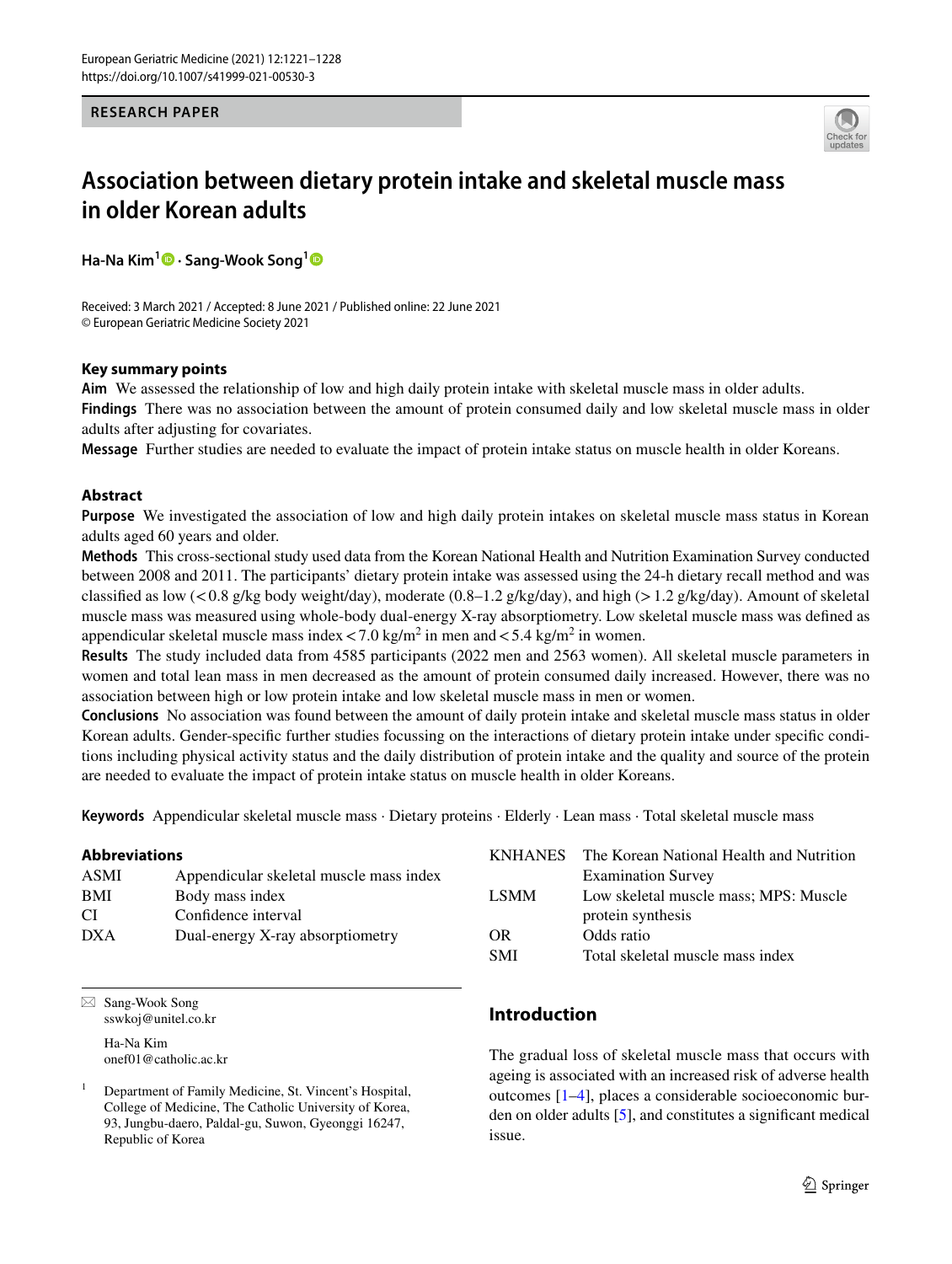The age-related decline in skeletal muscle mass may be attributed to a disparity between muscle protein synthesis (MPS) and breakdown [[6](#page-6-3)] and to a blunted postprandial MPS response to protein ingestion, especially in older adults [\[7](#page-6-4), [8\]](#page-6-5). Several approaches have been proposed to attenuate the blunting of the MPS response, including increasing dietary protein intake  $[9-12]$  $[9-12]$ . In previous studies, the amount of protein required to maximise the postprandial MPS response in older adults was higher than the current recommended dietary allowance  $[13, 14]$  $[13, 14]$  $[13, 14]$  $[13, 14]$  and closer to > 1.2 g/kg/day  $[15, 16]$  $[15, 16]$  $[15, 16]$ [16](#page-6-11)]. However, the association between the amount of daily protein intake compared with the dietary reference for protein intake and skeletal muscle mass has not been investigated in older Korean adults.

Therefore, we assessed the relationship of low and high daily protein intake with skeletal muscle mass in Koreans aged 60 years and older using data from the Korean National Health and Nutrition Examination Survey (KNHANES).

# **Materials and methods**

## **Study population**

We used data acquired from KNHANES collected between 2008 and 2011. The KNHANES is performed by the Korean Center for Disease Control and Prevention at 3-year intervals to assess public health status and to provide baseline data for the development, establishment, and evaluation of Korean public health policies. The KNHANES consists of non-institutionalized individuals one-year-old and older selected using a stratifed, multistage, cluster probability sampling design to ensure independent, homogeneous, and nationally representative samples. Data are collected using household interviews and through anthropometric and biochemical measurements, and nutritional assessments. All protocols were approved by the Institutional Review Board of the Korean Center for Disease Control and Prevention, and all participants provided written informed consent at baseline.

In this cross-sectional study, we initially assessed the data of 19,527 adults  $\geq 60$  years of age selected from 37,753 KNHANES participants. We excluded participants with missing body composition data (*n*=2375) and those whose intake on the day of the 24-h dietary recall survey was not representative of their usual intake (*n*=12,567). Thus, the fnal analysis included data from 4585 participants (Fig. [1\)](#page-1-0). The study was approved by the Institutional Review Board of the Catholic University of Korea (IRB approval number: VC19ZESI0188).

### **Dietary protein assessment**

The participants' dietary protein intake was assessed by trained dietitians using the 24-h dietary recall method, which included all foods and beverages consumed in the previous 24 h. The nutrition survey was conducted at the participants' homes, and additional tools, such as food models, two-dimensional food volumes, and containers were used to help participants recall their nutrient intake accurately. Dietary intake was estimated from food composition tables published by the Rural Development Administration in combination with the nutrient database of the Korea Health and Industry of Development Institute [\[14,](#page-6-9) [17\]](#page-6-12). Dietary protein intake status, defned as the amount of protein consumed daily per body weight (in kilograms), was classified as low  $\left(< 0.8 \frac{\text{g}}{\text{kg}} \right)$  body weight/day), moderate (0.8–1.2 g/kg/day), and high ( $> 1.2$  g/kg/day) protein intake [[15](#page-6-10), [18,](#page-6-13) [19](#page-6-14)].



<span id="page-1-0"></span>**Fig. 1** Study population: data from the 2008 and 2011 Korean National Health and Nutrition Examination Survey (KNHANES)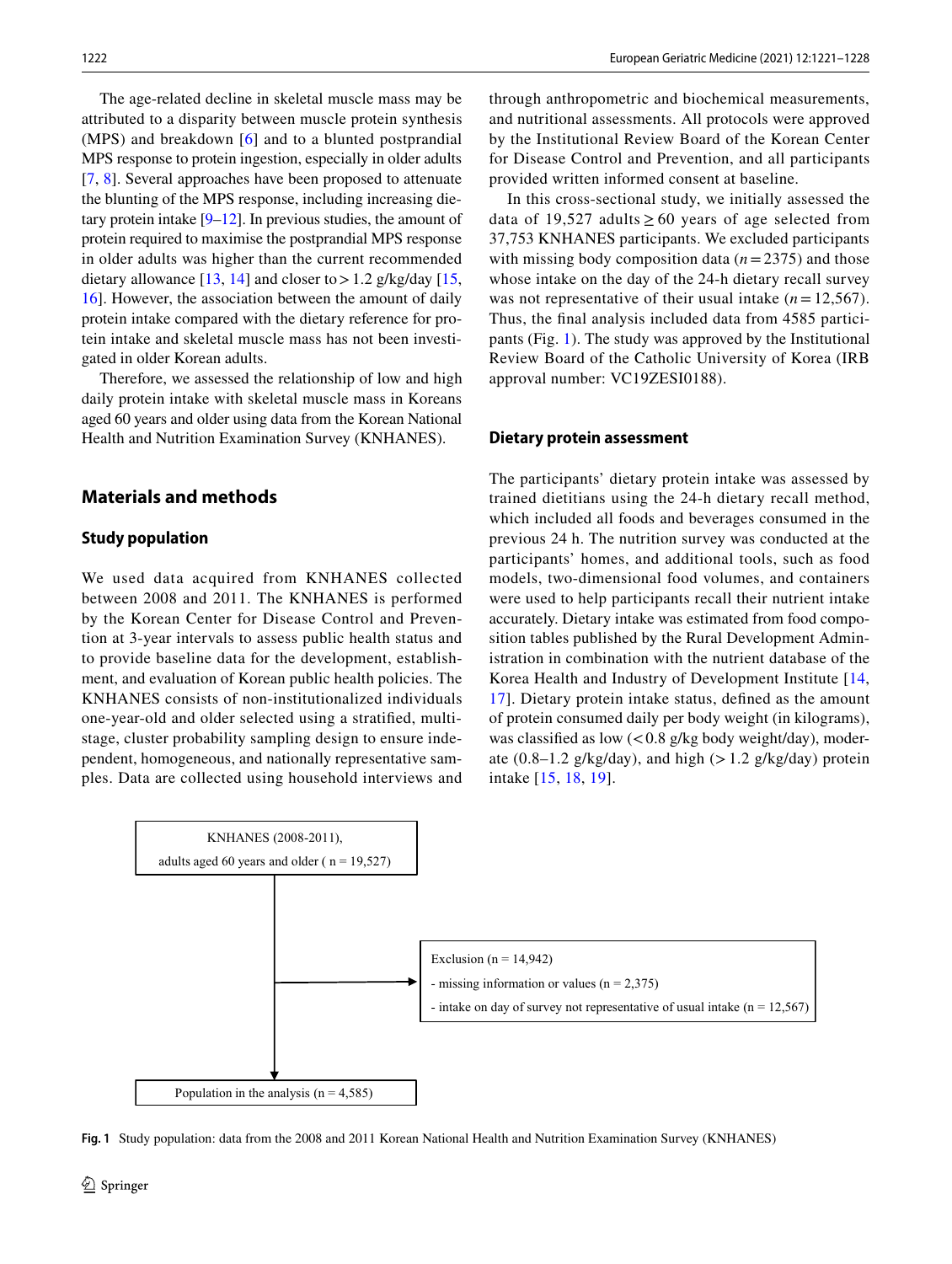#### **Skeletal muscle mass measurement**

Skeletal muscle mass was measured using a wholebody dual-energy X-ray absorptiometry (DXA) scanner (DISCOVERY-W fan-beam densitometer; Hologic Inc., Waltham, MA, USA). Participants wore a lightweight gown and were free from metal objects during the measurements. The skeletal muscle mass was divided and measured into six regions: head, trunk, and the upper/lower limbs on both sides. The trunk region was bordered by a horizontal line below the chin, vertical borders lateral to the ribs, and oblique lines passing through the femoral neck, and the leg region included all tissue below the oblique lines. Total lean mass, total limbs lean mass, total skeletal muscle mass index (SMI), and appendicular skeletal muscle mass index (ASMI) were included as skeletal muscle parameters. SMI and ASMI were calculated using the following equation: (total lean mass/[height]<sup>2</sup>, kg/m<sup>2</sup>) and (total limb lean mass/[height]<sup>2</sup>,  $\text{kg/m}^2$ ). Low skeletal muscle mass (LSMM) was defined as ASMI < 7.0 kg/m<sup>2</sup> in men and < 5.4 kg/m<sup>2</sup> in women [[20\]](#page-6-15).

#### **Other variables**

Self-reported data including age, sex, smoking status, alcohol consumption, extent of physical activity, household income data, and history of diabetes, hypertension, dyslipidaemia, cardio- and cerebrovascular diseases, and any cancer were obtained. Cigarette smoking was divided into three categories based on current use: non-smoker, ex-smoker, and current smoker. Information on alcohol consumption included the frequency of drinking days and the number of drinks consumed per day during the 1 year that preceded the KNHANES household interview. We used the Korean version of a "standard drink" (any drink that contains 10 g pure alcohol) based on alcohol content (by volume) of 4.5% for beer, 12% for wine, 6% for Korean traditional makgeolli, 21% for Korean soju, and 40% for whisky. Alcohol consumption was classifed as abstinence (no alcoholic drinks consumed within the last year), moderate drinking  $(\leq 14)$ standard drinks consumed by men and  $\leq$  7 by women per week) and heavy drinking  $(>14$  standard drinks consumed by men and>7 by women per week) [[21\]](#page-6-16). The self-reported physical activity undertaken during the week before the interview was assessed and the physical activity variable included aerobic- and resistance exercise. The aerobic- and resistance exercise were classifed as "low" or "moderate or high activity", and as "no" or "yes", respectively. Low aerobic exercise was defined as  $\leq 150$  min of moderate-intensity or≤75 min of vigorous exercise per week [[22\]](#page-6-17), and the participants not undertaken resistance exercise was included in no resistance exercise. Household income was classifed using monthly equivalized household income (quartiles), which was estimated as the total monthly household income divided by the square root of the total number of household members, and was dichotomized at the lower 25% border  $(\leq 25\% \text{ vs.} > 25\%).$  Bodyweight, height, and waist circumference were measured after an overnight fast with the participants wearing light indoor clothing without shoes. Waist circumference was measured using a tape in the horizontal plane around the umbilical region after exhalation. Body mass index (BMI) was calculated as weight (kilograms) divided by height squared (square meters).

#### **Statistical analysis**

Because our study used a complex sampling design, data analyses were performed using the SAS PROC SURVEY module, which considers strata, clusters, and weights. All analyses were performed using the KNHANES sample weights. Sex-specific features were assessed using independent *t* tests for continuous variables and the chisquare test for dichotomous variables. Data are expressed as means $\pm$  standard errors or as percentages. Differences in skeletal muscle parameters according to dietary protein intake were assessed using analysis of variance, in which age, smoking status, alcohol consumption, physical activity/ exercise level, household income, BMI, daily total energy intake, and histories of comorbidities (diabetes, hypertension, dyslipidemia, cardio- and cerebrovascular diseases, and any cancer) served as covariates. Multiple logistic regression analysis was used to assess the associations between dietary protein intake and LSMM after adjusting for the covariates. Model 1 was adjusted for age, model 2 was adjusted for age, BMI, and total energy intake, model 3 was adjusted for age, BMI, total energy intake, and physical activity, and model 4 was adjusted for age, BMI, total energy intake, physical activity, smoking, alcohol consumption, household income, and history of comorbidities. All statistical analyses were performed using SAS software (ver. 9.2; SAS Institute, Cary, NC, USA). *P* values < 0.05 were considered to indicate statistical signifcance.

## **Results**

The study included data from 4585 participants (2022 men and 2563 women) with a mean age of  $69.5 \pm 0.1$  years  $(68.8 \pm 0.2)$  years in men and  $70.1 \pm 0.2$  years in women). Significant differences in age, smoking status, alcohol consumption, physical activity/exercise level, household income, histories of hypertension and dyslipidemia, BMI, and daily total energy intake were observed according to gender (Table [1](#page-3-0)).

Table [2](#page-4-0) shows the mean skeletal muscle mass parameters according to daily protein intake, adjusted for the covariates. In men, total lean mass decreased with the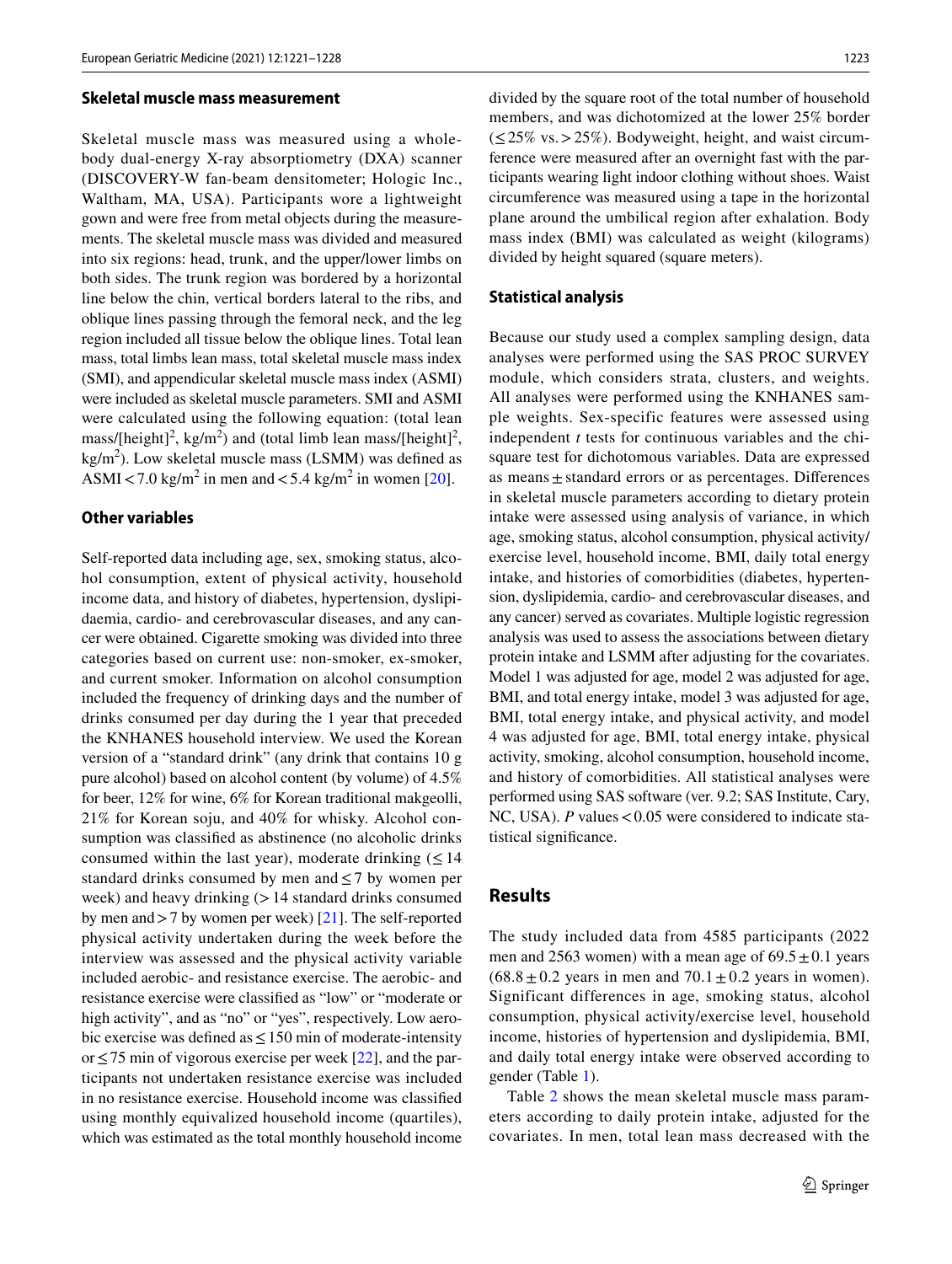<span id="page-3-0"></span>**Table 1** Characteristics of the study participants

|                                  | Total             | Men               | Women             | $p$ value |
|----------------------------------|-------------------|-------------------|-------------------|-----------|
| N                                | 4585              | 2022              | 2563              |           |
| Age, years                       | $69.5 \pm 0.1$    | $68.8 \pm 0.2$    | $70.1 \pm 0.2$    | < 0.001   |
| Current smoking, %               | 15.3              | 28.7              | 4.8               | < 0.001   |
| Heavy drinking, %                | 20.1              | 31.5              | 10.9              | < 0.001   |
| Physical activity, %             |                   |                   |                   |           |
| Aerobic exercise, low            | 80.3              | 77.1              | 82.1              | 0.001     |
| Resistance exercise, no          | 85.2              | 75.6              | 92.7              | < 0.001   |
| Low income, %                    | 44.4              | 39.4              | 50.4              | < 0.001   |
| Comorbidity, %                   |                   |                   |                   |           |
| <b>Diabetes</b>                  | 16.6              | 15.9              | 17.2              | 0.340     |
| Hypertension                     | 47.7              | 42.6              | 51.7              | < 0.001   |
| Dyslipidemia                     | 13.7              | 10.6              | 16.2              | < 0.001   |
| <b>Stroke</b>                    | 4.5               | 5.1               | 4.0               | 0.080     |
| Coronary artery disease          | 5.6               | 6.4               | 5.0               | 0.114     |
| Cancer                           | 4.1               | 3.7               | 4.5               | 0.243     |
| Waist circumference, cm          | $84.1 \pm 0.2$    | $85.1 \pm 0.3$    | $83.4 \pm 0.3$    | < 0.001   |
| Body mass index, $kg/m2$         | $23.8 \pm 0.1$    | $23.3 \pm 0.1$    | $24.2 \pm 0.1$    | < 0.001   |
| Energy intake, kcal/day          | $1674.0 \pm 14.8$ | $1956.2 \pm 21.7$ | $1452.4 \pm 13.4$ | < 0.001   |
| Energy from                      |                   |                   |                   |           |
| Carbohydrate, %                  | $74.6 \pm 0.2$    | $71.3 \pm 0.4$    | $77.2 \pm 0.2$    | < 0.001   |
| Fat, %                           | $11.7 \pm 0.2$    | $12.7 \pm 0.2$    | $10.9 \pm 0.2$    | < 0.001   |
| Protein, %                       | $12.9 \pm 0.1$    | $13.3 \pm 0.1$    | $12.6 \pm 0.1$    | < 0.001   |
| Dietary protein intake, g/kg/day | $0.9 \pm 0.01$    | $1.0 \pm 0.01$    | $0.8 \pm 0.01$    | < 0.001   |
| Total lean mass, kg              | $39.6 \pm 0.2$    | $46.4 \pm 0.2$    | $34.2 \pm 0.1$    | < 0.001   |
| Total limbs lean mass, kg        | $16.3 \pm 0.1$    | $19.9 \pm 0.1$    | $13.6 \pm 0.1$    | < 0.001   |
| $SMI^a$ , kg/m <sup>2</sup>      | $15.8 \pm 0.04$   | $16.9 \pm 0.1$    | $14.9 \pm 0.04$   | < 0.001   |
| $ASMI^b$ , kg/m <sup>2</sup>     | $6.5 \pm 0.02$    | $7.2 \pm 0.02$    | $5.9 \pm 0.01$    | < 0.001   |
| LSMM <sup>c</sup> , %            | 38.9              | 39.6              | 38.3              | 0.468     |

Values are expressed as means±standard errors, or percentages

*SMI* total skeletal muscle mass index, *ASMI* appendicular skeletal muscle mass index, *LSMM* low skeletal muscle mass

 $\mathrm{a}$ SMI was calculated using the equation: total lean mass/(height)<sup>2</sup>

 $<sup>b</sup>$ ASMI was calculated using the equation: total limb lean mass/(height)<sup>2</sup></sup>

<sup>c</sup>LSMM was defined as ASMI<7.0 kg/m<sup>2</sup> in men and <5.4 kg/m<sup>2</sup> in women

amount of protein consumed daily  $(p = 0.009$  and *p* for trend  $= 0.006$ ). In women, the values of all skeletal muscle mass parameters decreased as the amount of daily protein intake increased.

Table [3](#page-4-1) shows the unadjusted, age-adjusted, and multivariate-adjusted odds ratios (ORs) of LSMM according to the amount of dietary protein consumed. The amount of daily protein intake was not associated with LSMM in men or women, and the results remained the same after adjusting for all covariates [multivariate-adjusted OR of LSMM in low- and high protein intake in men 1.12 and 1.21, 95% confdence interval (CI) 0.72–1.74 and 0.77–1.89, *p* for trend=0.872; multivariate-adjusted OR of LSMM in lowand high protein intake in women 0.96 and 1.43, 95% CI 0.67–1.38 and 0.91–2.24, *p* for trend=0.207].

## **Discussion**

We investigated the association between the amount of dietary protein intake and skeletal muscle mass in community-dwelling Korean adults aged≥60 years. In women, the amount of dietary protein consumed daily was negatively associated with the SMI and ASMI values. However, in terms of the cutoff point of the ASMI value for the diagnosis of sarcopenia (as  $\text{ASM} < 7.0 \text{ kg/m}^2$  in men and  $<$  5.4 kg/m<sup>2</sup> in women) [[20](#page-6-15)], low appendicular skeletal muscle mass status was not associated with the daily low or high amount of dietary protein consumed in both men and women. Thus, LSMM status was not related to the amount of dietary protein consumed in older Korean adults.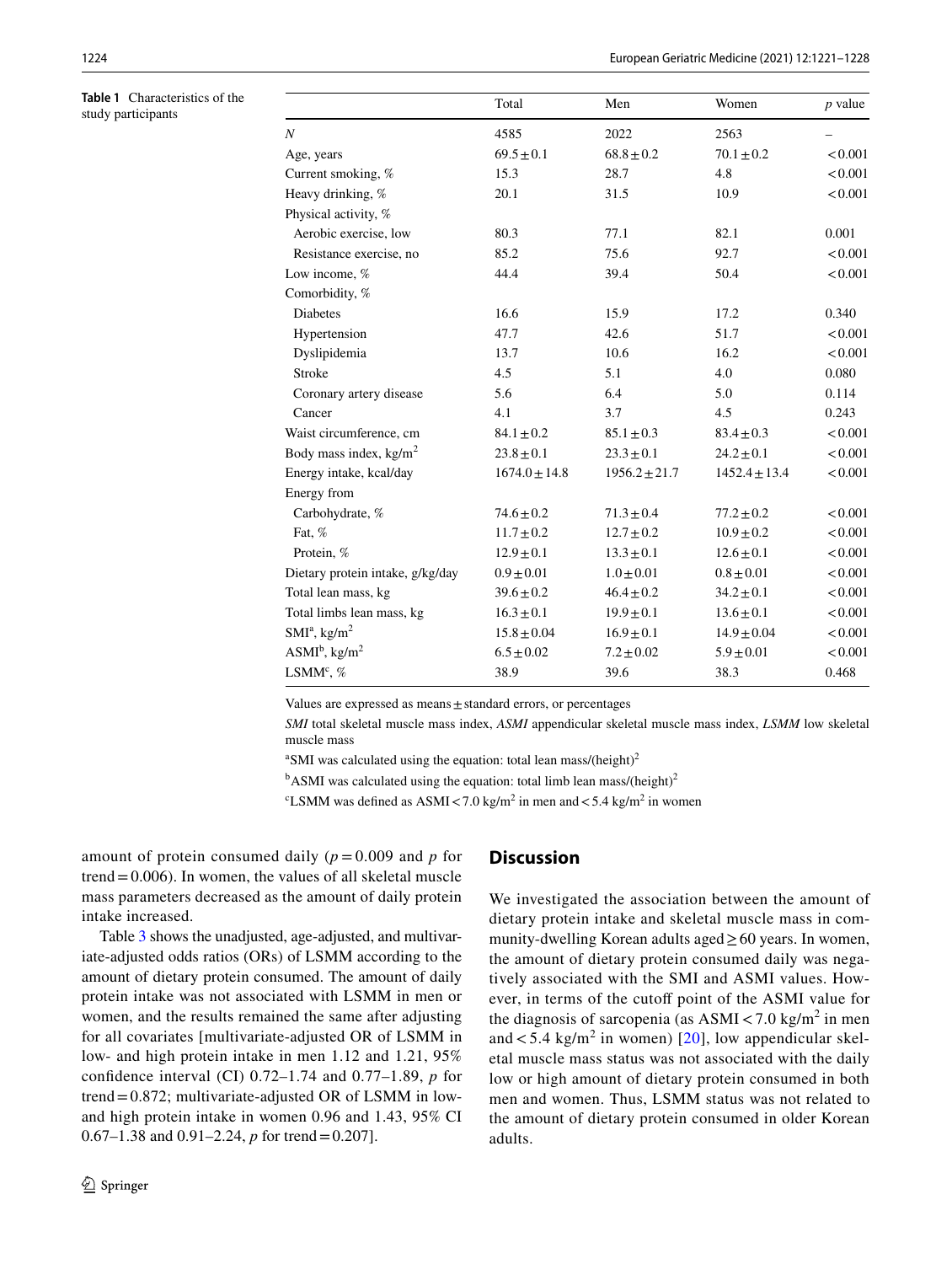<span id="page-4-0"></span>**Table 2** Mean values of skeletal muscle parameter according to daily protein intake

|       | Skeletal muscle parameters | Daily protein Intake <sup>a</sup> |                |                | $p$ value <sup>b</sup> | P for trend <sup>b</sup> |
|-------|----------------------------|-----------------------------------|----------------|----------------|------------------------|--------------------------|
|       |                            | Low                               | Moderate       | High           |                        |                          |
| Men   | N                          | 724                               | 740            | 558            |                        |                          |
|       | Total lean mass, kg        | $46.9 \pm 0.3$                    | $46.3 \pm 0.3$ | $45.9 \pm 0.3$ | 0.009                  | 0.006                    |
|       | Total limbs lean mass, kg  | $19.9 \pm 0.2$                    | $19.8 + 0.1$   | $19.8 \pm 0.1$ | 0.065                  | 0.063                    |
|       | SMI, $\text{kg/m}^2$       | $17.1 \pm 0.1$                    | $16.9 + 0.1$   | $16.8 + 0.1$   | 0.185                  | 0.073                    |
|       | ASMI, $\text{kg/m}^2$      | $7.3 \pm 0.04$                    | $7.2 \pm 0.04$ | $7.2 \pm 0.04$ | 0.552                  | 0.335                    |
| Women | N                          | 1364                              | 777            | 422            |                        |                          |
|       | Total lean mass, kg        | $34.5 \pm 0.2$                    | $34.1 \pm 0.2$ | $33.2 \pm 0.3$ | 0.001                  | < 0.001                  |
|       | Total limbs lean mass, kg  | $13.6 \pm 0.1$                    | $13.6 \pm 0.1$ | $13.2 \pm 0.1$ | 0.017                  | 0.005                    |
|       | SMI, $\text{kg/m}^2$       | $15.0 \pm 0.1$                    | $14.8 \pm 0.1$ | $14.5 \pm 0.1$ | 0.002                  | 0.004                    |
|       | ASMI, $\text{kg/m}^2$      | $5.9 \pm 0.02$                    | $5.9 \pm 0.03$ | $5.8 \pm 0.04$ | 0.019                  | 0.038                    |

Values are expressed as means $\pm$ standard errors

*SMI* total skeletal muscle mass index, *ASMI* appendicular skeletal muscle mass index

<sup>a</sup>Dietary protein intake status was classified into three categories: low (<0.8 g/kg body weight/day), moderate (0.8–1.2 g/kg/day), and high ( $> 1.2$  g/kg/day) protein intake

b Adjustment for age, body mass index, daily total energy intake, physical activity level, smoking status, alcohol consumption, household income, and histories of comorbidities

<span id="page-4-1"></span>**Table 3** Association between low skeletal muscle mass and the protein intake status

|       | Protein intake <sup>a</sup> | $LSMM^b$          |                     |                     |                     |                     |  |  |
|-------|-----------------------------|-------------------|---------------------|---------------------|---------------------|---------------------|--|--|
|       |                             | Unadjusted        | Model 1             | Model 2             | Model 3             | Model 4             |  |  |
| Men   | Low                         | $0.99(0.75-1.31)$ | $0.90(0.67-1.20)$   | $1.05(0.71 - 1.54)$ | $1.07(0.72 - 1.56)$ | $1.12(0.72 - 1.74)$ |  |  |
|       | Moderate                    |                   |                     |                     |                     |                     |  |  |
|       | High                        | $0.99(0.76-1.29)$ | $1.12(0.85-1.48)$   | $1.21(0.83 - 1.77)$ | $1.19(0.81 - 1.75)$ | $1.21(0.77-1.89)$   |  |  |
|       | $p$ for trend               | 0.979             | 0.156               | 0.641               | 0.740               | 0.872               |  |  |
| Women | Low                         | $0.98(0.77-1.25)$ | $0.93(0.73 - 1.18)$ | $0.87(0.63-1.20)$   | $0.88(0.64 - 1.22)$ | $0.96(0.67-1.38)$   |  |  |
|       | Moderate                    |                   |                     |                     |                     |                     |  |  |
|       | High                        | $1.18(0.87-1.60)$ | $1.21(0.88-1.66)$   | $1.15(0.78 - 1.71)$ | $1.15(0.78 - 1.70)$ | $1.43(0.91 - 2.24)$ |  |  |
|       | <i>p</i> for trend          | 0.290             | 0.099               | 0.233               | 0.268               | 0.207               |  |  |

Values are expressed as odds ratios (with 95% confdence intervals)

Model 1: adjusted for age; Model 2: adjusted for age, body mass index, and total energy intake; Model 3: adjusted for all items in model 2 plus physical activity; Model 4: adjusted for all items in model 3 plus smoking status, alcohol consumption, household income, and history of comorbidities

*LSMM* low skeletal muscle mass

<sup>a</sup>Dietary protein intake status was classified as low  $\langle$  <0.8 g/kg body weight/day), moderate (0.8–1.2 g/kg/day), and high (>1.2 g/kg/day) protein intake

<sup>b</sup>LSMM was defined as appendicular skeletal muscle mass index <7.0 kg/m<sup>2</sup> in men and <5.4 kg/m<sup>2</sup> in women

Adequate protein intake could exert an impact on health outcomes and quality of life in relation to muscle health [\[23](#page-7-0)], and older adults require higher protein intake to maximize MPS because the response to protein ingestion is blunted in this population [\[15](#page-6-10), [24\]](#page-7-1). Therefore, we hypothesized that high dietary protein intake would be positively associated with total or appendicular skeletal muscle mass and negatively associated with the prevalence of LSMM in older Koreans. However, our fndings revealed no association between LSMM prevalence and total daily protein intake in older adults. There are several previous studies on the relationship of daily protein intake with skeletal muscle mass and the results have been inconsistent. In an observational study, the proportion of energy intake from protein was negatively associated with age-related loss of lean mass in older adults [[25\]](#page-7-2) and a longitudinal study found that a higher protein intake was associated with less mid-arm muscle loss in adults aged 50–69 years [[26\]](#page-7-3). A cross-sectional study of older adults aged 65 years and over reported a positive association between protein intake of  $> 0.8$  g/kg/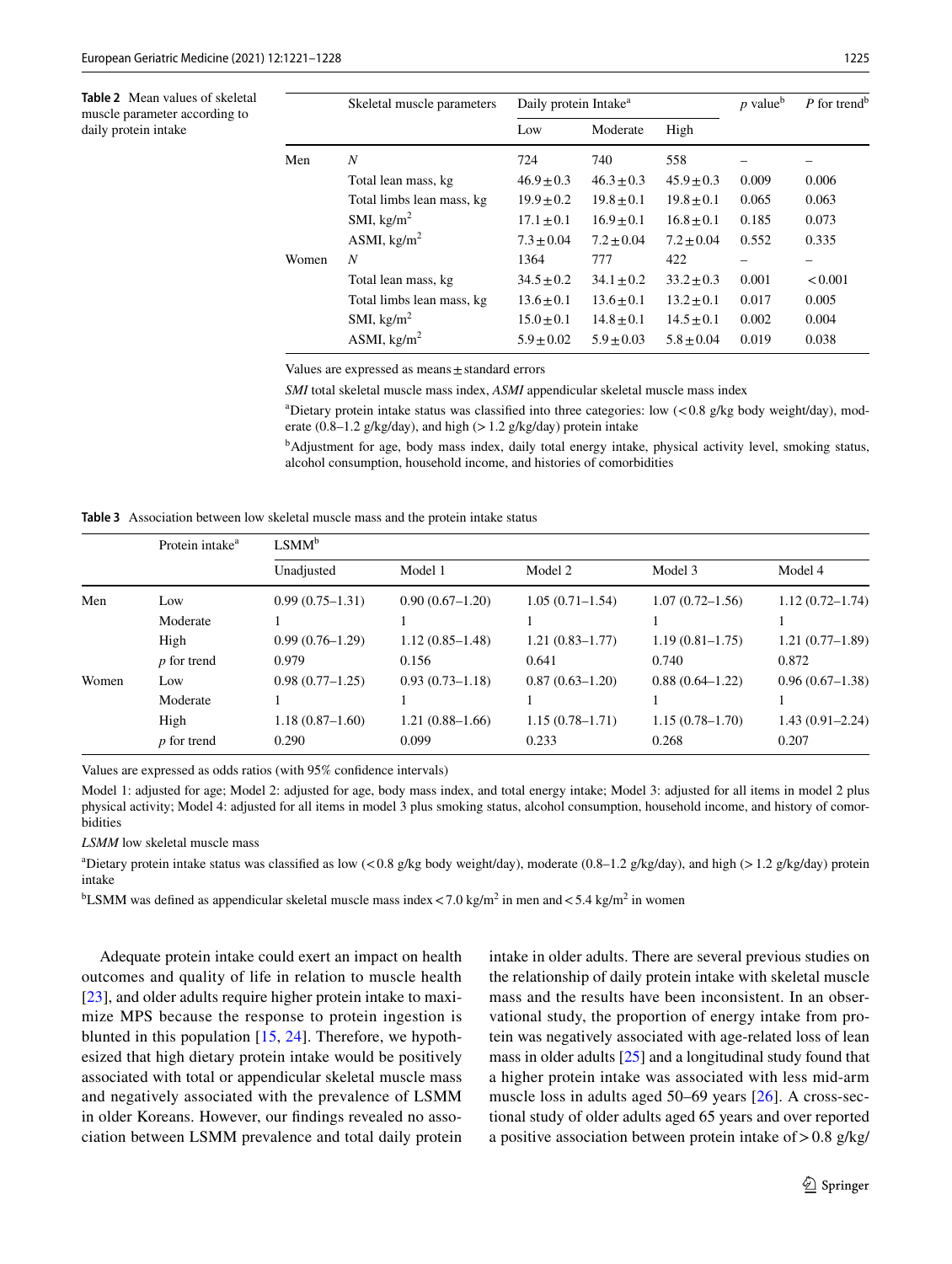day and total lean mass measured using DXA scanner [\[27](#page-7-4)]. However, in a prospective study of older Chinese, total protein intake was not associated with longitudinal change in total limbs lean mass by DXA scan [[28](#page-7-5)]. Another observational study of well-functioning adults aged 70–79 years also reported no association between daily protein intake and thigh muscle mass, and in the sub-analysis which was classified a higher protein intake as  $\geq 0.8$ , or  $\geq 1.2$  g/kg/day compared with  $< 0.8$ , or  $< 1.2$  g/kg/day, they found no differences between the protein intakes categories regarding thigh muscle mass [[29](#page-7-6)], which were similar to our results. This study was conducted using cross-sectional design, which cannot determine causal relationships, therefore, these fndings in the current study could not confrm the efect of dietary protein intake on skeletal muscle mass in older Koreans. However, in a randomized controlled trial of 116 older adults with a low protein intake  $\left($  < 1.0 g/kg/day) over a 12-week period, the additional milk protein supplementation increased the trunk lean body mass, not limbs lean mass, compared with the placebo [\[30](#page-7-7)], and a meta-analysis revealed that protein supplementation only, without concomitant nutritional or exercise interventions, did not increase lean body mass [[31](#page-7-8)].

We also found a negative association between total daily protein intake and height-adjusted total and appendicular skeletal muscle mass in older women, but not in older men. There could be diferences in MPS rate and response between men and women [[32,](#page-7-9) [33\]](#page-7-10), and the actual requirement of protein for MPS response may be diferent by gender [\[34](#page-7-11), [35](#page-7-12)], suggesting that further study using gender-specific classifcation for dietary protein intake status is needed to evaluate the association between daily protein intake and skeletal muscle mass in older adults.

Several factors may explain the null fndings from the current study. First, we investigated whether high protein intake  $(> 1.2 \text{ g/kg/day})$  was negatively associated with LSMM. However, growing evidence suggests that protein intake exceeding the current recommended dietary allowance for protein (0.8–1.2 g/kg/day) may beneft older adults by maintaining or improving skeletal muscle mass [\[24](#page-7-1), [36,](#page-7-13) [37](#page-7-14)]. Therefore, the adequate amount of daily protein intake for older Koreans may be much higher than the 0.8–1.2 g/ kg/day reference used in this study; thus, the null results may refect a relatively low reference point as opposed to the actual amount of protein required to maintain muscle health. Further study is needed to determine and verify the daily protein intake necessary to maintain muscle health in older Korean adults. Second, other factors that have been shown to affect skeletal muscle mass, including evenly distributed protein intake across meals [[38](#page-7-15)], dietary protein quality (e.g., high-quality protein containing essential amino acids) [[39\]](#page-7-16) and the source of dietary protein [[40\]](#page-7-17) were not included in our study. Therefore, further studies of the efect of protein intake on muscle mass should consider the distribution, quality, and source of dietary protein in addition to total daily protein intake in older Korean adults. Finally, we assessed the relationship between protein intake and muscle mass by adjusting for the physical activity variable [\[41](#page-7-18)], but there was no association between the dietary protein intake and LSMM before – and after adjusting for physical activity. In other studies, the fndings regarding associations between protein intake and muscle mass are conficting [[29](#page-7-6), [31](#page-7-8), [42,](#page-7-19) [43](#page-7-20)], although several studies have shown a signifcant impact of exercise/physical activity on muscle mass [[44](#page-7-21), [45\]](#page-7-22), and reported strong interactions among physical activity, the amount of dietary protein consumed and muscle mass [[43,](#page-7-20) [46](#page-7-23)]. Future studies are needed to assess the efects of protein intake on muscle mass in more specifc groups, such as functionally limited or hospitalized adults.

A strength of our study is that the data were collected from a representative nationwide survey of the South Korean population. Furthermore, our study is the frst to investigate the relationship between the amount of dietary protein intake (high vs. low) and various skeletal muscle parameters in Korean adults aged 60 years and older. Nevertheless, this study has some limitations. First, we used a cross-sectional design. Second, dietary intake was estimated using the 24-h dietary recall method, which may fuctuate on a day-to-day basis. Thus, to reduce error, we excluded participants whose intake on the day of the 24-h dietary recall survey was not representative of their usual intake. Third, data on the mealtime distribution of protein intake and the quality and source of dietary protein were not included in the study because the information was not captured by the KNHANES. Finally, we did not assess muscle strength and function, which are key diagnostic criteria of sarcopenia, because they were not available in the KNHANES.

# **Conclusion**

We found no association between low appendicular skeletal muscle mass status and the amount of daily protein intake (high,  $>1.2$  g/kg/day; low,  $< 0.8$  g/kg/day) as compared with the reference value  $(0.8-1.2 \text{ g/kg/day})$ . Further studies focussing on the interactions among variables, including physical activity status and mobility limitations, as well as the timing of daily protein intake and protein quality and source, are warranted to clarify the relationship between adequate protein intake status and muscle health in older Korean adults.

**Acknowledgements** Statistical consultation was supported by the Department of Biostatistics of the Catholic Research Coordinating Center.

**Author contributions** HN Kim and SW Song conceived the study; HN Kim and SW Song analysed and interpreted the data; HN Kim wrote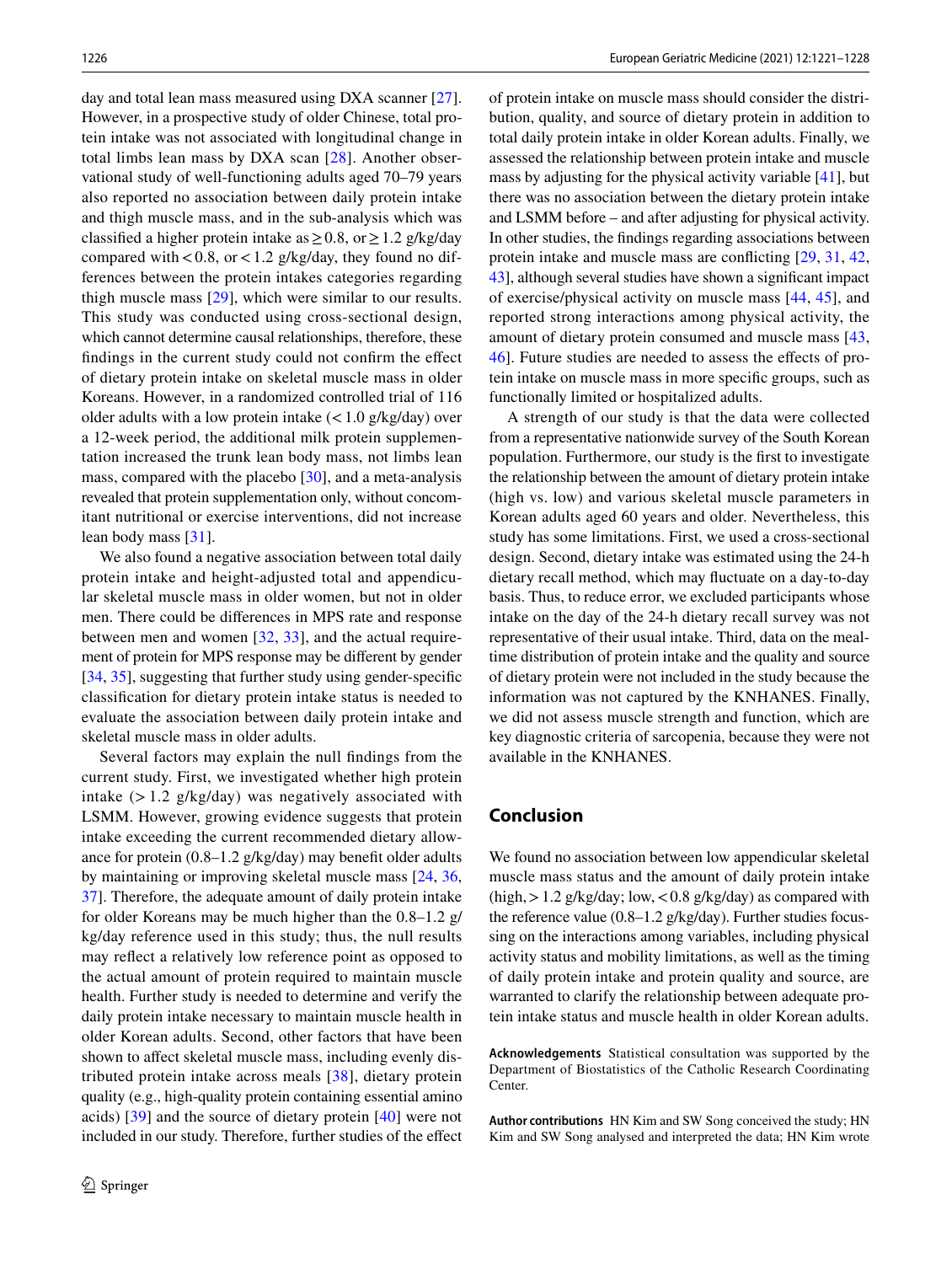the manuscript; SW Song supervised writing of the paper and provided critical revisions; HN Kim and SW Song read and approved the fnal manuscript.

**Funding** Not applicable.

**Availability of data and material** The data is available at [https://knhan](https://knhanes.cdc.go.kr/knhanes/eng/index.do) [es.cdc.go.kr/knhanes/eng/index.do.](https://knhanes.cdc.go.kr/knhanes/eng/index.do)

**Code availability** All statistical analyses were performed using SAS software (ver. 9.2; SAS Institute, Cary, NC, USA).

## **Declarations**

**Conflict of interest** All authors declare no confict of interest.

**Ethics approval** All protocols of the KNHANES were approved by the Institutional Review Board of the Korean Centers for Disease Control and Prevention, and all participants provided written informed consent at baseline. This study was approved by the Institutional Review Board of the Catholic University of Korea (IRB approval number: VC19Z-ESI0188).

**Informed consent** Informed consent was obtained from all individual participants included in the study.

# **References**

- <span id="page-6-0"></span>1. Woo J, Leung J, Sham A, Kwok T (2009) Defning sarcopenia in terms of risk of physical limitations: a 5-year follow-up study of 3,153 chinese men and women. J Am Geriatr Soc 57(12):2224– 2231.<https://doi.org/10.1111/j.1532-5415.2009.02566.x>
- 2. Pfortmueller CA, Lindner G, Exadaktylos AK (2014) Reducing fall risk in the elderly: risk factors and fall prevention, a systematic review. Minerva Med 105(4):275–281
- 3. Wong RMY, Wong H, Zhang N, Chow SKH, Chau WW, Wang J, Chim YN, Leung KS, Cheung WH (2019) The relationship between sarcopenia and fragility fracture-a systematic review. Osteoporos Int 30(3):541–553. [https://doi.org/10.1007/](https://doi.org/10.1007/s00198-018-04828-0) [s00198-018-04828-0](https://doi.org/10.1007/s00198-018-04828-0)
- <span id="page-6-1"></span>4. Cawthon PM, Marshall LM, Michael Y, Dam TT, Ensrud KE, Barrett-Connor E, Orwoll ES (2007) Frailty in older men: prevalence, progression, and relationship with mortality. J Am Geriatr Soc 55(8):1216–1223. [https://doi.org/10.1111/j.1532-5415.2007.](https://doi.org/10.1111/j.1532-5415.2007.01259.x) [01259.x](https://doi.org/10.1111/j.1532-5415.2007.01259.x)
- <span id="page-6-2"></span>5. Bruyère O, Beaudart C, Ethgen O, Reginster J-Y, Locquet M (2019) The health economics burden of sarcopenia: a systematic review. Maturitas 119:61–69. [https://doi.org/10.1016/j.maturitas.](https://doi.org/10.1016/j.maturitas.2018.11.003) [2018.11.003](https://doi.org/10.1016/j.maturitas.2018.11.003)
- <span id="page-6-3"></span>6. Burd NA, Gorissen SH, van Loon LJ (2013) Anabolic resistance of muscle protein synthesis with aging. Exerc Sport Sci Rev 41(3):169–173.<https://doi.org/10.1097/JES.0b013e318292f3d5>
- <span id="page-6-4"></span>7. Katsanos CS, Kobayashi H, Sheffield-Moore M, Aarsland A, Wolfe RR (2005) Aging is associated with diminished accretion of muscle proteins after the ingestion of a small bolus of essential amino acids. Am J Clin Nutr 82(5):1065–1073. [https://doi.org/10.](https://doi.org/10.1093/ajcn/82.5.1065) [1093/ajcn/82.5.1065](https://doi.org/10.1093/ajcn/82.5.1065)
- <span id="page-6-5"></span>8. Wall BT, Gorissen SH, Pennings B, Koopman R, Groen BB, Verdijk LB, van Loon LJ (2015) Aging is accompanied by a blunted muscle protein synthetic response to protein ingestion. PLoS ONE 10(11):e0140903.<https://doi.org/10.1371/journal.pone.0140903>
- <span id="page-6-6"></span>9. Pennings B, Groen B, de Lange A, Gijsen AP, Zorenc AH, Senden JM, van Loon LJ (2012) Amino acid absorption and subsequent muscle protein accretion following graded intakes of whey protein in elderly men. Am J Physiol Endocrinol Metab 302(8):E992-999. <https://doi.org/10.1152/ajpendo.00517.2011>
- 10. Pennings B, Koopman R, Beelen M, Senden JM, Saris WH, van Loon LJ (2011) Exercising before protein intake allows for greater use of dietary protein-derived amino acids for de novo muscle protein synthesis in both young and elderly men. Am J Clin Nutr 93(2):322–331.<https://doi.org/10.3945/ajcn.2010.29649>
- 11. Pasiakos SM, Cao JJ, Margolis LM, Sauter ER, Whigham LD, McClung JP, Rood JC, Carbone JW, Combs GF Jr, Young AJ (2013) Efects of high-protein diets on fat-free mass and muscle protein synthesis following weight loss: a randomized controlled trial. FASEB J 27(9):3837–3847. [https://doi.org/10.1096/](https://doi.org/10.1096/fj.13-230227) [f.13-230227](https://doi.org/10.1096/fj.13-230227)
- <span id="page-6-7"></span>12. Murton AJ, Marimuthu K, Mallinson JE, Selby AL, Smith K, Rennie MJ, Greenhaff PL (2015) Obesity appears to be associated with altered muscle protein synthetic and breakdown responses to increased nutrient delivery in older men, but not reduced muscle mass or contractile function. Diabetes 64(9):3160–3171. [https://](https://doi.org/10.2337/db15-0021) [doi.org/10.2337/db15-0021](https://doi.org/10.2337/db15-0021)
- <span id="page-6-8"></span>13. Trumbo P, Schlicker S, Yates AA, Poos M (2002) Dietary reference intakes for energy, carbohydrate, fber, fat, fatty acids, cholesterol, protein and amino acids. J Am Diet Assoc 102(11):1621– 1630. [https://doi.org/10.1016/s0002-8223\(02\)90346-9](https://doi.org/10.1016/s0002-8223(02)90346-9)
- <span id="page-6-9"></span>14. Ministry of Health and Welfare (2015) Dietary reference intakes for Koreans. The Korean Nutrition Society, Seoul
- <span id="page-6-10"></span>15. Rafi M, Chapman K, Owens J, Elango R, Campbell WW, Ball RO, Pencharz PB, Courtney-Martin G (2015) Dietary protein requirement of female adults >65 years determined by the indicator amino acid oxidation technique is higher than current recommendations. J Nutr 145(1):18–24. [https://doi.org/10.3945/jn.114.](https://doi.org/10.3945/jn.114.197517) [197517](https://doi.org/10.3945/jn.114.197517)
- <span id="page-6-11"></span>16. Bauer J, Biolo G, Cederholm T, Cesari M, Cruz-Jentoft AJ, Morley JE, Phillips S, Sieber C, Stehle P, Teta D, Visvanathan R, Volpi E, Boirie Y (2013) Evidence-based recommendations for optimal dietary protein intake in older people: a position paper from the PROT-AGE Study Group. J Am Med Dir Assoc 14(8):542–559. <https://doi.org/10.1016/j.jamda.2013.05.021>
- <span id="page-6-12"></span>17. Paik HY (2008) Dietary reference intakes for Koreans (KDRIs). Asia Pac J Clin Nutr 17(Suppl 2):416–419
- <span id="page-6-13"></span>18. Rodriguez NR (2015) Introduction to Protein Summit 2.0: continued exploration of the impact of high-quality protein on optimal health. Am J Clin Nutr 101(6):1317–1319. [https://doi.org/10.](https://doi.org/10.3945/ajcn.114.083980) [3945/ajcn.114.083980](https://doi.org/10.3945/ajcn.114.083980)
- <span id="page-6-14"></span>19. Deutz NE, Bauer JM, Barazzoni R, Biolo G, Boirie Y, Bosy-Westphal A, Cederholm T, Cruz-Jentoft A, Krznariç Z, Nair KS, Singer P, Teta D, Tipton K, Calder PC (2014) Protein intake and exercise for optimal muscle function with aging: recommendations from the ESPEN Expert Group. Clin Nutr 33(6):929–936. [https://doi.](https://doi.org/10.1016/j.clnu.2014.04.007) [org/10.1016/j.clnu.2014.04.007](https://doi.org/10.1016/j.clnu.2014.04.007)
- <span id="page-6-15"></span>20. Chen LK, Woo J, Assantachai P, Auyeung TW, Chou MY, Iijima K, Jang HC, Kang L, Kim M, Kim S, Kojima T, Kuzuya M, Lee JSW, Lee SY, Lee WJ, Lee Y, Liang CK, Lim JY, Lim WS, Peng LN, Sugimoto K, Tanaka T, Won CW, Yamada M, Zhang T, Akishita M, Arai H (2020) Asian Working Group for Sarcopenia: 2019 consensus update on sarcopenia diagnosis and treatment. J Am Med Dir Assoc 21(3):300-307.e302. [https://doi.org/10.1016/j.](https://doi.org/10.1016/j.jamda.2019.12.012) [jamda.2019.12.012](https://doi.org/10.1016/j.jamda.2019.12.012)
- <span id="page-6-16"></span>21. Alcohol drinking. Korean Disease Control and Prevention Agency. 2021. [https://health.kdca.go.kr/healthinfo/biz/health/gnrlzHealt](https://health.kdca.go.kr/healthinfo/biz/health/gnrlzHealthInfo/gnrlzHealthInfo/gnrlzHealthInfoMain.do?lclasSn=5) [hInfo/gnrlzHealthInfo/gnrlzHealthInfoMain.do?lclasSn=5](https://health.kdca.go.kr/healthinfo/biz/health/gnrlzHealthInfo/gnrlzHealthInfo/gnrlzHealthInfoMain.do?lclasSn=5). Accessed 14 June 2021
- <span id="page-6-17"></span>22. World Health Organization (2010) Global recommendations on physical activity for health. World Health Organization, Geneva